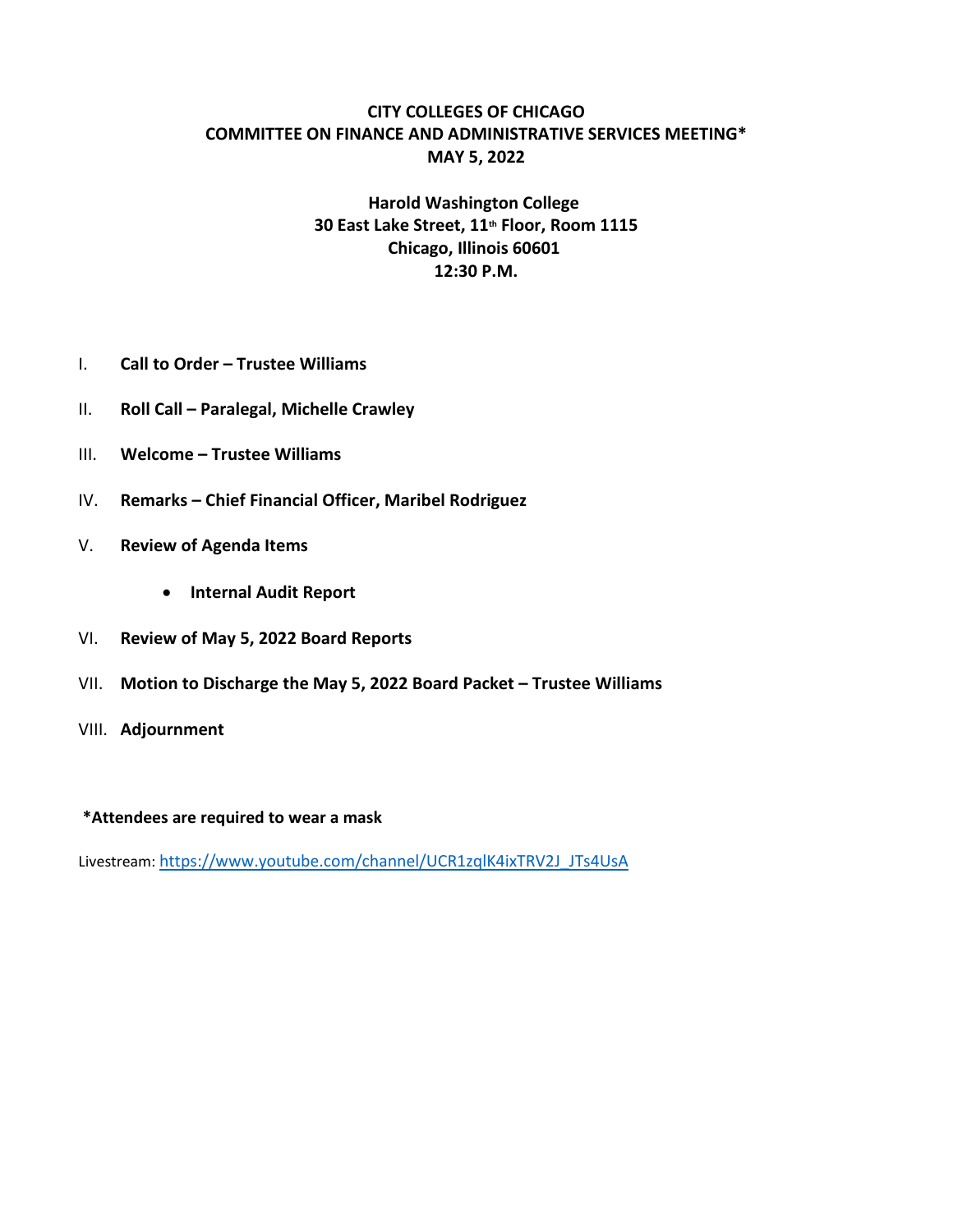# **BR# RESOLUTION** 1.00 RESOLUTION TO AMEND AN INTERGOVERNMENTAL AGREEMENT WITH CHICAGO DEPARTMENT OF TRANSPORTATION TO UTILIZE THE GREENCORPS PROGRAM TO MAINTAIN CAMPUS GROUNDS AND PROMOTE SUSTAINABLE PRACTICES OFFICE OF ADMINISTRATIVE AND PROCUREMENT SERVICES **DISTRICTWIDE** 1.01 RESOLUTION AUTHORIZING EXECUTION OF AN INTERGOVERNMENTAL AGREEMENT WITH THE CHICAGO HOUSING AUTHORITY (CHA) TO PROVIDE THE DELIVERY OF EDUCATIONAL AND OTHER SERVICES TO CHA OFFICE OF INSTITUTIONAL ADVANCEMENT 1.02 RESOLUTION APPOINTMENT OF STUDENT TRUSTEE OFFICE OF THE BOARD OF TRUSTEES **BR# PERSONNEL** 2.00 PERSONNEL REPORT **BR# RESOURCE DEVELOPMENT** 3.00 RESOURCE DEVELOPMENT REPORT **BR# AGREEMENTS** 4.00 HEATING, VENTILATION & AIR CONDITIONING PRODUCTS, INSTALLATION AND SERVICES JOHNSON CONTROLS INC. AND CARRIER GLOBAL CORPORATION OFFICE OF ADMINISTRATIVE AND PROCUREMENT SERVICES DISTRICTWIDE 4.01 WINDOW SHADE REPLACEMENT OFFICE OF ADMINISTRATIVE AND PROCUREMENT SERVICES DALEY COLEGE 4.02 HEATING, VENTILATION & AIR CONDITIONING PRODUCTS, INSTALLATION AND SERVICES TRANE U.S. INC. OFFICE OF ADMINISTRATIVE AND PROCUREMENT SERVICES **DISTRICTWIDE** 4.03 ROOM AND EVENT SCHEDULING SYSTEM COLLEGENET OFFICE OF INFORMATION TECHNOLOGY OFFICE OF ACADEMIC AND STUDENT AFFAIRS DISTRICTWIDE 4.04 ELECTRONIC STUDENT REFUND SERVICES BANKMOBILE TECHNOLOGIES, INC. OFFICE OF FINANCE **DISTRICTWIDE** (AMENDMENT TO BOARD REPORT #34098 ADOPTED ON NOVEMBER 5, 2020)

### **Listing of Reports for Consideration at the May 5, 2022 Regular Board Meeting**